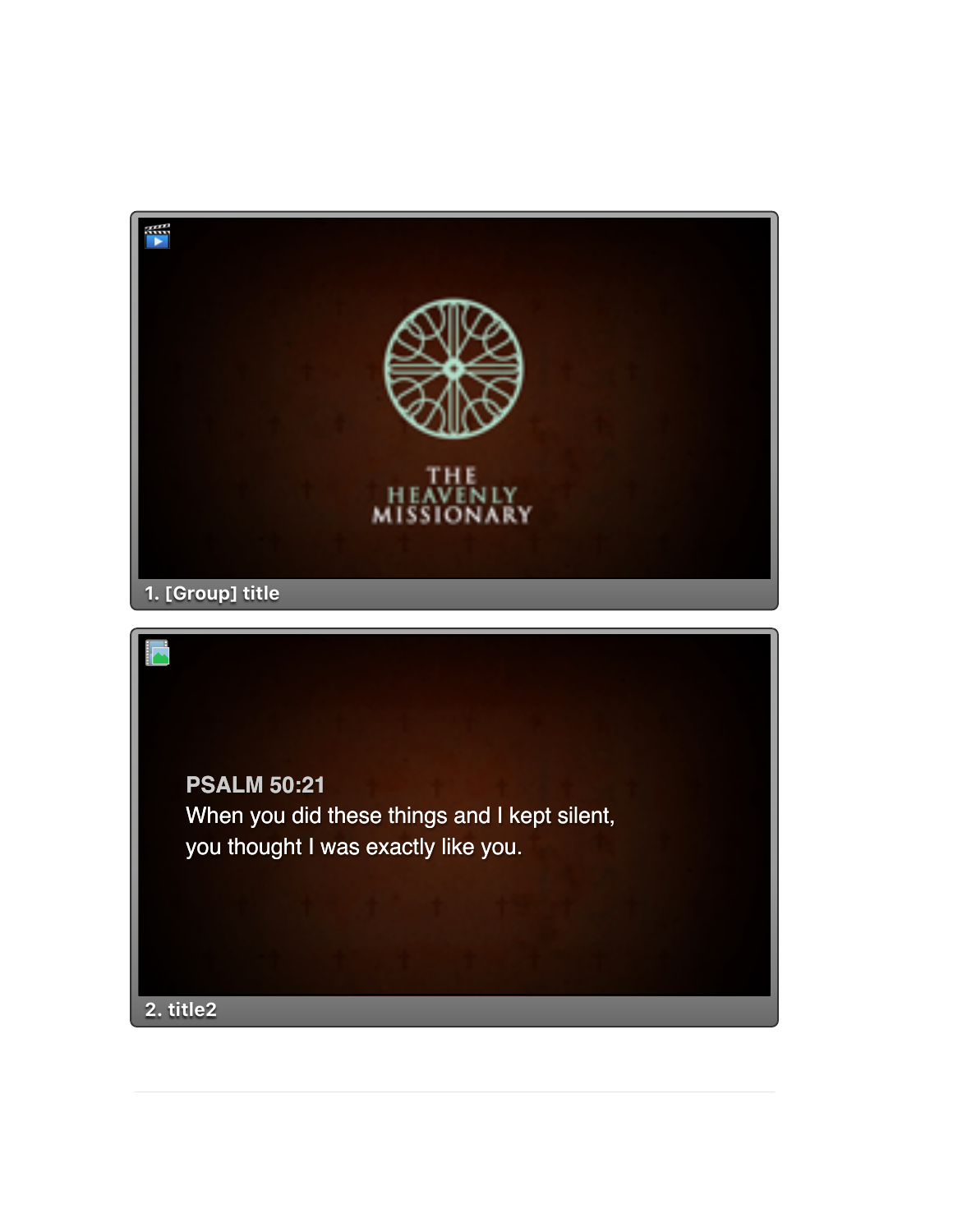*Israelites viewed God not as God was, but as the people were able to understand. God, therefore, is not mediocre, but the people's understanding is mediocre; God is not limited, but the intellectual capacity of the people's mind is limited.*

- Novation De Trinitate

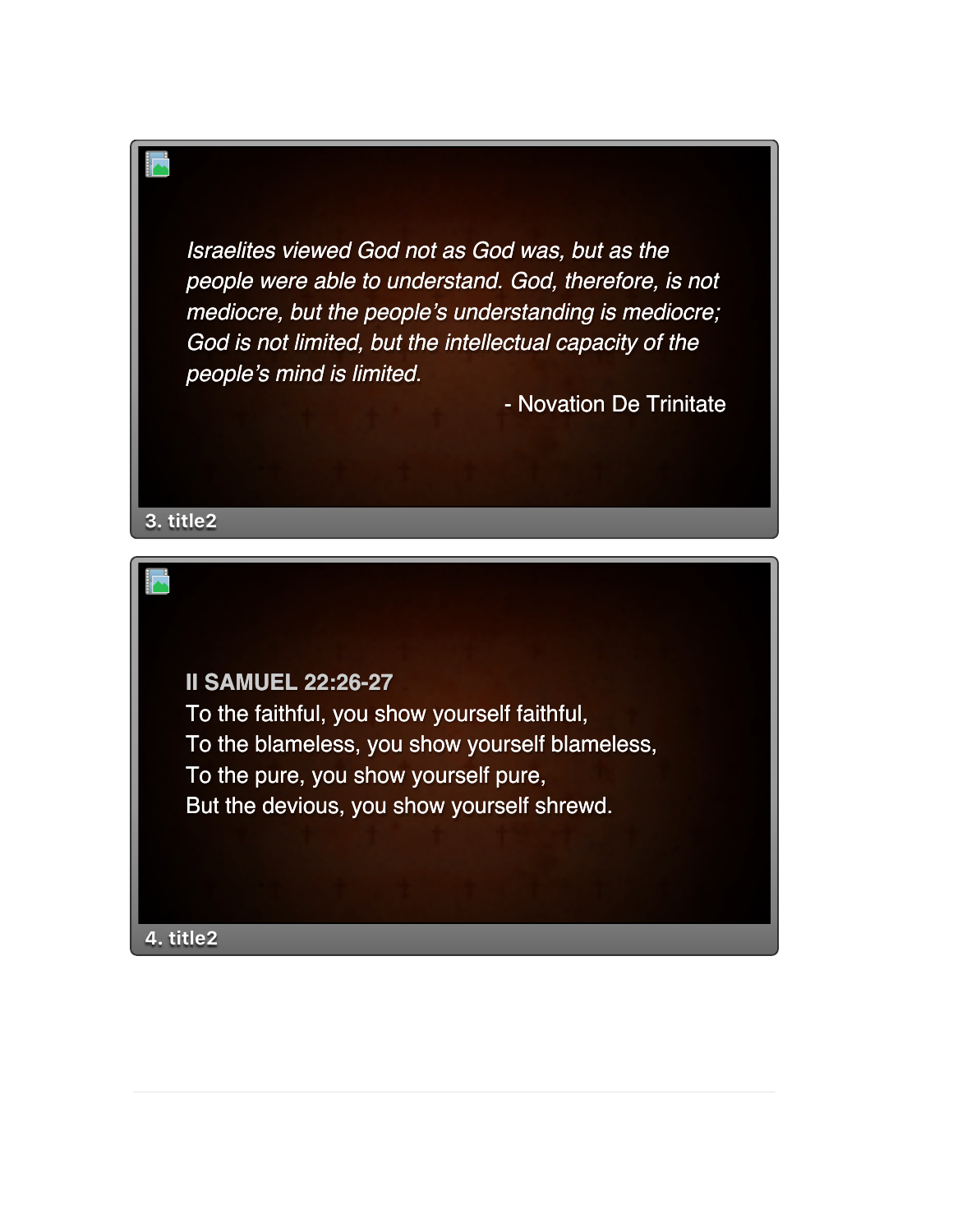**JOHN 8:43** Why is my language not clear to you? Because you are unable to hear what I say.

## **5. title2**

## **JOHN 2:19-22**

Jesus answered them, "Destroy this temple, and I will raise it again in three days." They replied, "It has taken forty-six years to build this temple, and you are going to raise it in three days?" But the temple he had spoken of was his body. After he was raised from the dead, his disciples recalled what he had said. Then they believed the scripture and the words that Jesus had spoken.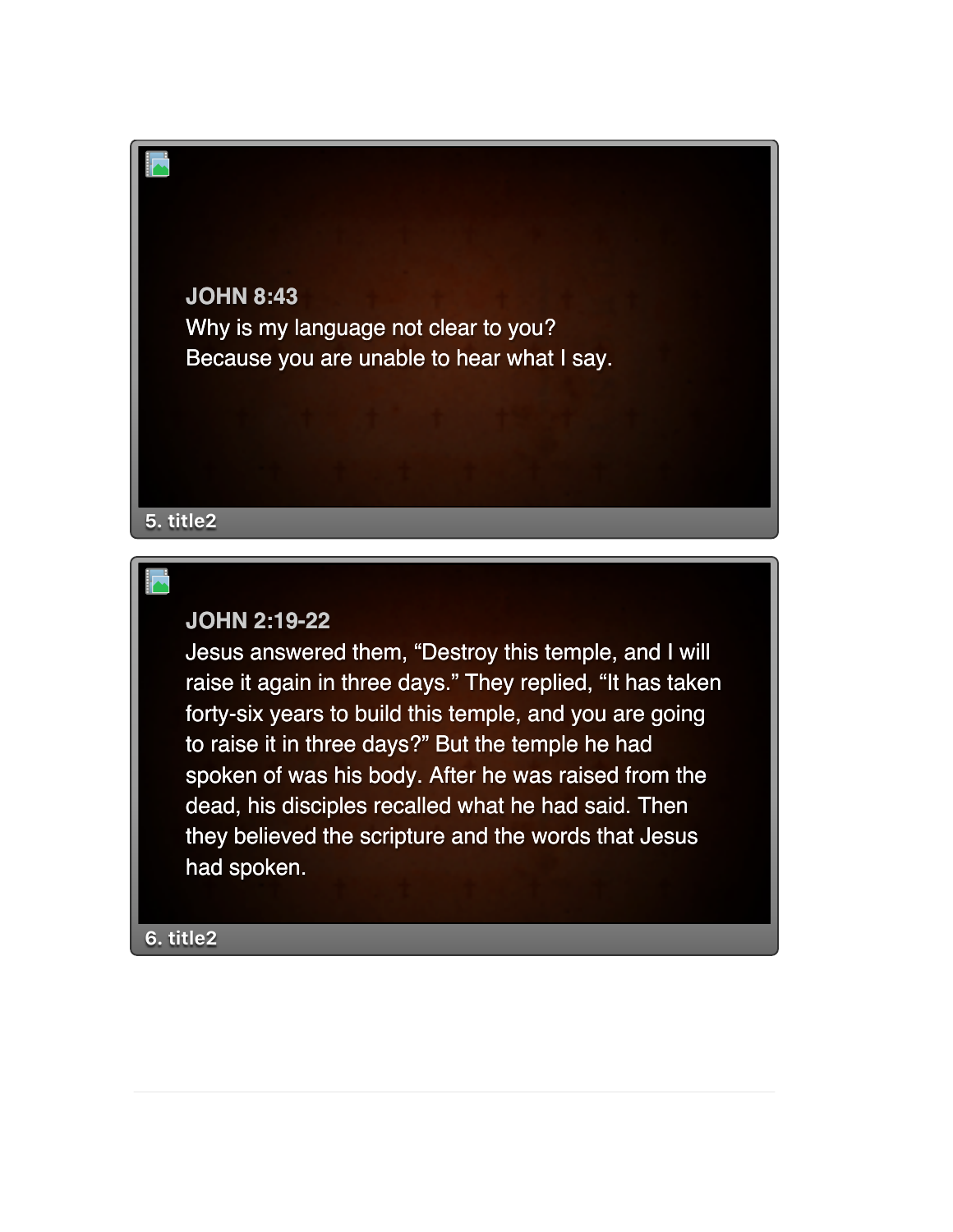

The law indeed was given through Moses; grace and truth came through Jesus Christ. No one has ever seen God. It is God the only Son, who is close to the Father's heart, who has made him known.



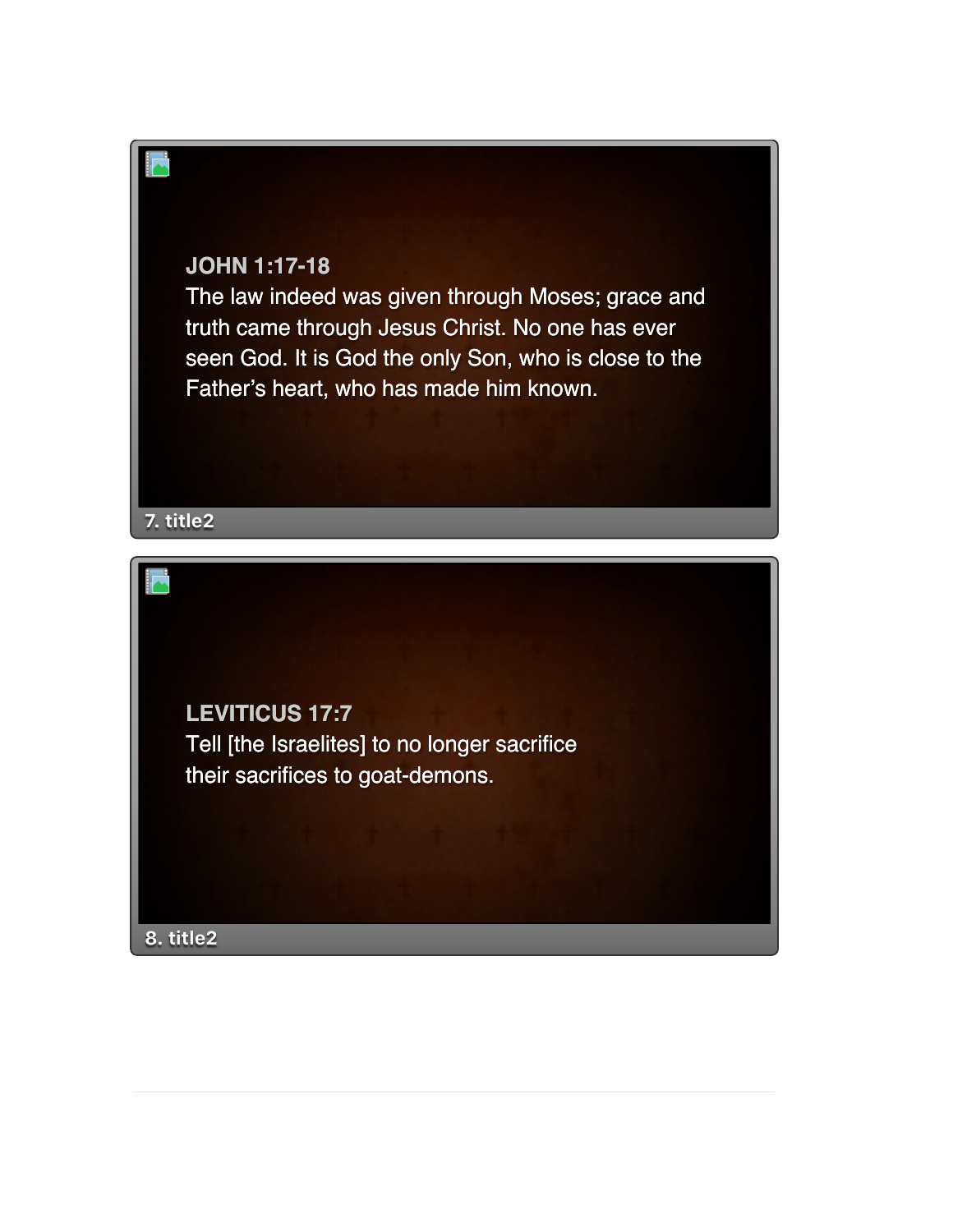*God beguiled his people into the Gospel by gradual changes.*

> - Gregory of Nazianzus 5th Oration: On the Holy Spirit